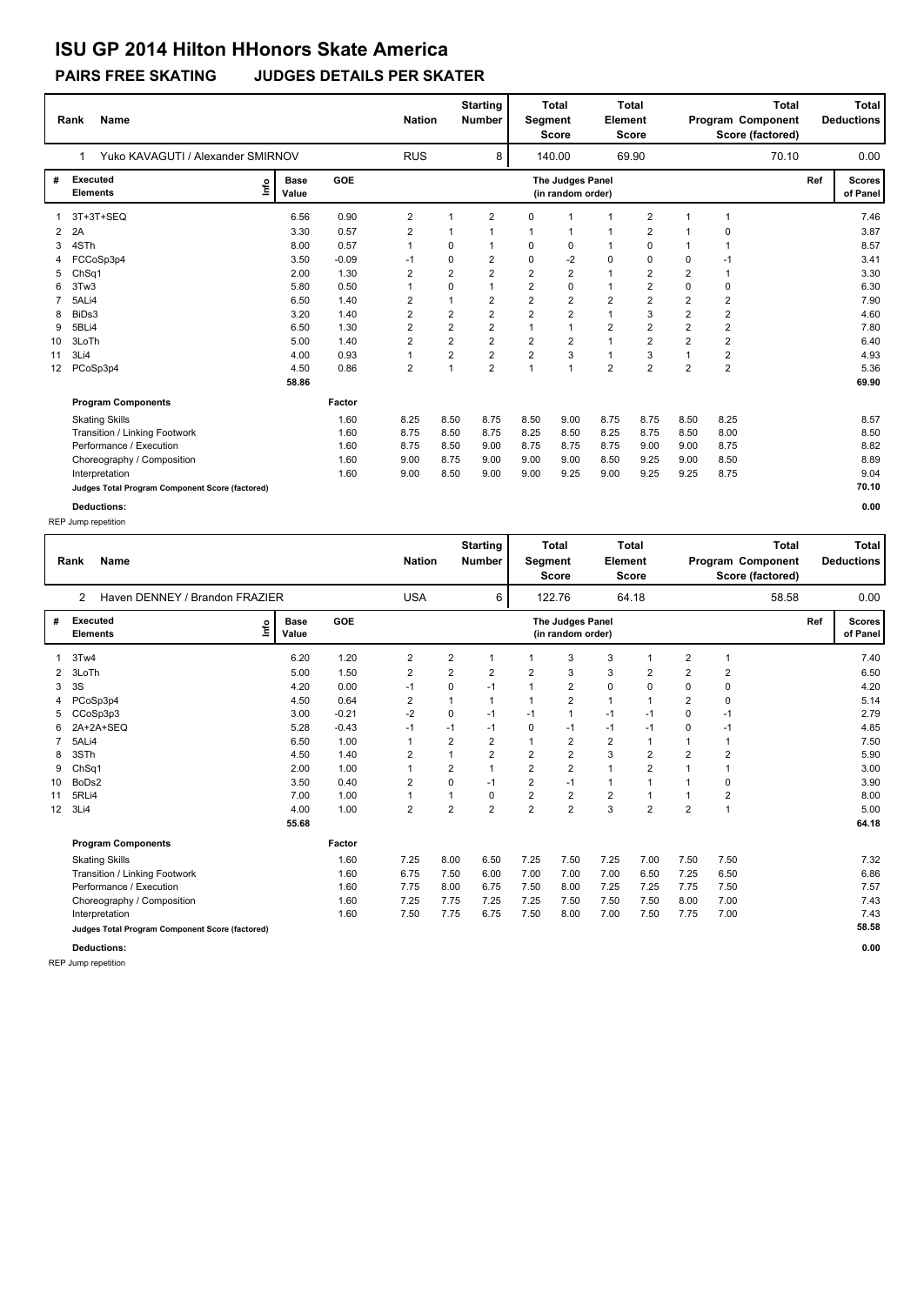#### **PAIRS FREE SKATING JUDGES DETAILS PER SKATER**

|    | Name<br>Rank                                    |                          |                      | <b>Nation</b> |                | <b>Starting</b><br>Number | <b>Total</b><br>Segment<br><b>Score</b> |                |                                       | <b>Total</b><br>Element<br><b>Score</b> |                | <b>Total</b><br>Program Component<br>Score (factored) |                | Total<br><b>Deductions</b> |                           |
|----|-------------------------------------------------|--------------------------|----------------------|---------------|----------------|---------------------------|-----------------------------------------|----------------|---------------------------------------|-----------------------------------------|----------------|-------------------------------------------------------|----------------|----------------------------|---------------------------|
|    | Cheng PENG / Hao ZHANG<br>3                     |                          |                      |               | <b>CHN</b>     |                           | $\overline{7}$                          |                | 120.05                                |                                         | 59.65          |                                                       | 62.40          |                            | $-2.00$                   |
| #  | <b>Executed</b><br><b>Elements</b>              | ١nf٥                     | <b>Base</b><br>Value | GOE           |                |                           |                                         |                | The Judges Panel<br>(in random order) |                                         |                |                                                       |                | Ref                        | <b>Scores</b><br>of Panel |
| 1  | 4Tw2                                            |                          | 7.60                 | 2.00          | $\mathbf{1}$   | $\overline{\mathbf{c}}$   | 2                                       | 3              | $\overline{2}$                        | $\overline{2}$                          | $\overline{1}$ | 3                                                     | $\overline{2}$ |                            | 9.60                      |
| 2  | 3T<+COMBO                                       | $\overline{\phantom{a}}$ | 3.00                 | $-2.10$       | -3             | $-3$                      | -3                                      | $-3$           | $-3$                                  | $-3$                                    | $-3$           | -3                                                    | $-3$           |                            | 0.90                      |
| 3  | 2A<                                             | $\overline{\phantom{0}}$ | 2.30                 | $-1.50$       | -3             | $-3$                      | -3                                      | $-3$           | $-3$                                  | $-3$                                    | -3             | -3                                                    | -3             |                            | 0.80                      |
|    | FCCoSp3p4                                       |                          | 3.50                 | 0.29          | 0              | $\overline{\mathbf{c}}$   | 0                                       | $\mathbf{1}$   | $-1$                                  | $\mathbf{1}$                            | 0              | $\Omega$                                              | $\overline{2}$ |                            | 3.79                      |
| 5  | 3LoTh                                           |                          | 5.00                 | 1.90          | 2              | 3                         | $\overline{2}$                          | $\mathbf{1}$   | 3                                     | 3                                       | 3              | 3                                                     | 3              |                            | 6.90                      |
| 6  | 5BLi3                                           |                          | 6.00                 | 1.40          | 2              | $\overline{\mathbf{c}}$   | $\overline{2}$                          | $\overline{2}$ | $\overline{2}$                        | 3                                       | $\overline{2}$ | $\overline{2}$                                        | $\overline{2}$ |                            | 7.40                      |
|    | 3STh                                            |                          | 4.50                 | 1.40          |                | $\overline{2}$            | $\overline{2}$                          | $\overline{2}$ | 3                                     | $\overline{2}$                          | $\overline{2}$ | $\overline{2}$                                        | $\overline{2}$ |                            | 5.90                      |
| 8  | Ch <sub>Sq1</sub>                               |                          | 2.00                 | 0.90          | 1              | $\overline{\mathbf{c}}$   | $\overline{2}$                          | $\mathbf{1}$   | $\mathbf{1}$                          | $\overline{\mathbf{c}}$                 | $\overline{1}$ | $\mathbf 1$                                           | 1              |                            | 2.90                      |
| 9  | 5RLi4                                           |                          | 7.00                 | 1.40          | 2              | $\overline{\mathbf{c}}$   | $\overline{2}$                          | $\overline{2}$ | $\overline{2}$                        | $\overline{2}$                          | $\overline{2}$ | $\overline{2}$                                        | 2              |                            | 8.40                      |
| 10 | BiDs1                                           |                          | 2.80                 | 1.40          | 3              | $\overline{2}$            | $\overline{2}$                          | $\overline{2}$ | $\overline{2}$                        | $\mathbf{1}$                            | $\overline{2}$ | $\overline{2}$                                        | $\overline{2}$ |                            | 4.20                      |
| 11 | 3Li4                                            |                          | 4.00                 | 1.00          | $\overline{2}$ | $\overline{2}$            | $\overline{2}$                          | $\overline{2}$ | $\overline{2}$                        | $\overline{2}$                          | $\overline{2}$ | $\overline{2}$                                        | $\overline{2}$ |                            | 5.00                      |
| 12 | PCoSp3p2                                        |                          | 3.50                 | 0.36          | $\mathbf{1}$   | 1                         | $\overline{2}$                          | $\Omega$       | $\Omega$                              | $\mathbf 0$                             | $\overline{1}$ | $\Omega$                                              | $\overline{2}$ |                            | 3.86                      |
|    |                                                 |                          | 51.20                |               |                |                           |                                         |                |                                       |                                         |                |                                                       |                |                            | 59.65                     |
|    | <b>Program Components</b>                       |                          |                      | Factor        |                |                           |                                         |                |                                       |                                         |                |                                                       |                |                            |                           |
|    | <b>Skating Skills</b>                           |                          |                      | 1.60          | 8.00           | 7.75                      | 7.75                                    | 8.00           | 7.00                                  | 7.75                                    | 8.00           | 7.75                                                  | 8.50           |                            | 7.86                      |
|    | Transition / Linking Footwork                   |                          |                      | 1.60          | 7.75           | 7.50                      | 7.25                                    | 7.75           | 7.25                                  | 8.00                                    | 7.50           | 7.75                                                  | 8.00           |                            | 7.64                      |
|    | Performance / Execution                         |                          |                      | 1.60          | 7.50           | 8.00                      | 7.50                                    | 7.75           | 7.25                                  | 7.50                                    | 7.25           | 7.75                                                  | 8.00           |                            | 7.61                      |
|    | Choreography / Composition                      |                          |                      | 1.60          | 8.25           | 8.00                      | 7.50                                    | 8.25           | 7.50                                  | 8.25                                    | 8.00           | 7.75                                                  | 8.50           |                            | 8.00                      |
|    | Interpretation                                  |                          |                      | 1.60          | 8.50           | 7.75                      | 7.75                                    | 8.00           | 7.25                                  | 8.00                                    | 8.00           | 7.50                                                  | 8.25           |                            | 7.89                      |
|    | Judges Total Program Component Score (factored) |                          |                      |               |                |                           |                                         |                |                                       |                                         |                |                                                       |                |                            | 62.40                     |
|    | <b>Deductions:</b>                              |                          | Falls:               | $-2.00$       |                |                           |                                         |                |                                       |                                         |                |                                                       |                |                            | $-2.00$                   |

< Under-rotated jump REP Jump repetition

|    | <b>Name</b><br>Rank                             |                      |            | <b>Nation</b>  |                | <b>Starting</b><br><b>Number</b> | Segment        | <b>Total</b><br><b>Score</b>          | Element        | <b>Total</b><br><b>Score</b> |                | Program Component<br>Score (factored) | <b>Total</b> | Total<br><b>Deductions</b>       |
|----|-------------------------------------------------|----------------------|------------|----------------|----------------|----------------------------------|----------------|---------------------------------------|----------------|------------------------------|----------------|---------------------------------------|--------------|----------------------------------|
|    | Alexa SCIMECA / Chris KNIERIM<br>4              |                      |            | <b>USA</b>     |                | 5                                |                | 108.01                                |                | 54.80                        |                |                                       | 55.21        | $-2.00$                          |
| #  | Executed<br>١nf٥<br><b>Elements</b>             | <b>Base</b><br>Value | <b>GOE</b> |                |                |                                  |                | The Judges Panel<br>(in random order) |                |                              |                |                                       |              | Ref<br><b>Scores</b><br>of Panel |
|    | 3Tw4                                            | 6.20                 | 1.60       | 3              | 2              | 3                                | 2              | 2                                     | 2              | 2                            | 3              | 2                                     |              | 7.80                             |
| 2  | 3S                                              | 4.20                 | $-1.90$    | $-3$           | $-3$           | -3                               | $-3$           | $-2$                                  | $-3$           | $-2$                         | $-3$           | $-2$                                  |              | 2.30                             |
| 3  | $2A+1T$                                         | 3.70                 | $-0.79$    | $-2$           | $-2$           | $-2$                             | $-1$           | $-2$                                  | $-1$           | $-1$                         | $-1$           | $-2$                                  |              | 2.91                             |
| Δ  | 3Li4                                            | 4.00                 | 0.86       | 1              | $\overline{2}$ | $\overline{2}$                   | $\overline{2}$ | $\mathbf{1}$                          | $\overline{2}$ | $\overline{2}$               | 3              | 1                                     |              | 4.86                             |
| 5  | 3LoTh                                           | 5.00                 | $-2.10$    | $-3$           | $-3$           | -3                               | $-3$           | $-3$                                  | $-3$           | $-3$                         | $-3$           | $-3$                                  |              | 2.90                             |
| 6  | FCCoSp3p4                                       | 3.50                 | 0.43       | $\mathbf 1$    | $\mathbf 0$    | 0                                | 2              | $\mathbf{1}$                          | $-1$           | $\overline{\mathbf{c}}$      | 1              | 1                                     |              | 3.93                             |
| 7  | 5RLiB                                           | 5.00                 | $-0.80$    | $-1$           | $-1$           | $-2$                             | $-2$           | $-1$                                  | 0              | 1                            | $-2$           | $-1$                                  |              | 4.20                             |
| 8  | 3FTh                                            | 5.50                 | 1.00       | $\overline{2}$ | 1              | $\overline{2}$                   | $\mathbf{1}$   | $\mathbf{1}$                          | $\mathbf{1}$   | 1                            | $\overline{2}$ | $\overline{2}$                        |              | 6.50                             |
| 9  | PCoSp3p4                                        | 4.50                 | 0.50       | 1              | $\Omega$       | $\overline{2}$                   | $\overline{2}$ | $\mathbf{1}$                          | $\mathbf 0$    | $\overline{2}$               | $\Omega$       | $\overline{1}$                        |              | 5.00                             |
| 10 | 5ALi4                                           | 6.50                 | 1.20       | $\overline{2}$ |                | $\overline{2}$                   | 1              | $\mathbf{1}$                          | $\overline{2}$ | $\overline{2}$               | 3              | $\overline{2}$                        |              | 7.70                             |
| 11 | Ch <sub>Sq1</sub>                               | 2.00                 | 0.80       | 1              | $\mathbf{1}$   | $\mathbf{1}$                     | $\mathbf{1}$   | $\overline{2}$                        | $\overline{2}$ | $\overline{1}$               | 1              | 0                                     |              | 2.80                             |
| 12 | BiDs3                                           | 3.20                 | 0.70       | $\overline{1}$ | $\overline{1}$ | 1                                | $\mathbf{1}$   | $\mathbf{1}$                          | $\overline{1}$ | 1                            | $\overline{2}$ | $\overline{1}$                        |              | 3.90                             |
|    |                                                 | 53.30                |            |                |                |                                  |                |                                       |                |                              |                |                                       |              | 54.80                            |
|    | <b>Program Components</b>                       |                      | Factor     |                |                |                                  |                |                                       |                |                              |                |                                       |              |                                  |
|    | <b>Skating Skills</b>                           |                      | 1.60       | 7.25           | 7.00           | 6.75                             | 8.00           | 7.00                                  | 7.00           | 7.50                         | 7.25           | 6.50                                  |              | 7.11                             |
|    | Transition / Linking Footwork                   |                      | 1.60       | 6.50           | 6.00           | 6.25                             | 7.75           | 6.50                                  | 6.50           | 7.00                         | 6.75           | 6.25                                  |              | 6.54                             |
|    | Performance / Execution                         |                      | 1.60       | 6.75           | 6.75           | 6.00                             | 7.75           | 6.75                                  | 7.00           | 7.25                         | 7.00           | 6.25                                  |              | 6.82                             |
|    | Choreography / Composition                      |                      | 1.60       | 6.75           | 6.25           | 6.75                             | 8.00           | 6.75                                  | 7.00           | 7.75                         | 7.25           | 7.00                                  |              | 7.04                             |
|    | Interpretation                                  |                      | 1.60       | 7.25           | 6.75           | 6.50                             | 7.75           | 6.75                                  | 6.75           | 7.75                         | 6.75           | 7.00                                  |              | 7.00                             |
|    | Judges Total Program Component Score (factored) |                      |            |                |                |                                  |                |                                       |                |                              |                |                                       |              | 55.21                            |
|    | <b>Deductions:</b>                              | Falls:               | $-2.00$    |                |                |                                  |                |                                       |                |                              |                |                                       |              | $-2.00$                          |

REP Jump repetition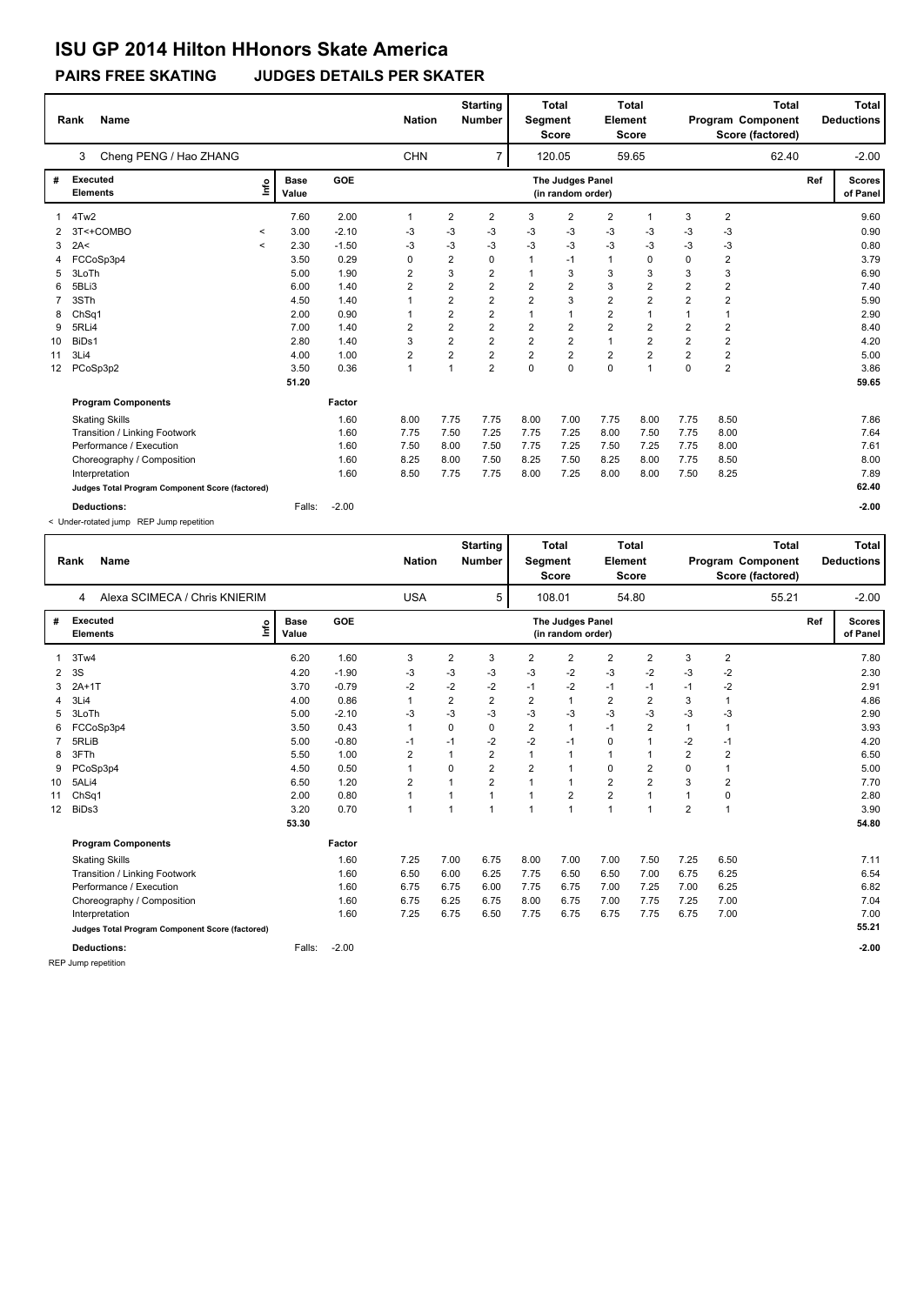#### **PAIRS FREE SKATING JUDGES DETAILS PER SKATER**

|                 | <b>Name</b><br>Rank                             |           |                      |         |              | <b>Nation</b>  | <b>Starting</b><br>Number | Segment        | <b>Total</b><br><b>Score</b>          | Element        | <b>Total</b><br><b>Score</b> |                | Program Component<br>Score (factored) | <b>Total</b> | Total<br><b>Deductions</b> |
|-----------------|-------------------------------------------------|-----------|----------------------|---------|--------------|----------------|---------------------------|----------------|---------------------------------------|----------------|------------------------------|----------------|---------------------------------------|--------------|----------------------------|
|                 | Madeline AARON / Max SETTLAGE<br>5              |           |                      |         | <b>USA</b>   |                | 4                         |                | 101.63                                |                | 50.82                        |                |                                       | 50.81        | 0.00                       |
| #               | Executed<br><b>Elements</b>                     | ١nf٥      | <b>Base</b><br>Value | GOE     |              |                |                           |                | The Judges Panel<br>(in random order) |                |                              |                |                                       | Ref          | <b>Scores</b><br>of Panel  |
|                 | 3Tw1                                            |           | 5.00                 | 1.00    | 2            | $\overline{2}$ | -1                        |                | $\overline{2}$                        | 1              | $\overline{1}$               | $\overline{1}$ | 3                                     |              | 6.00                       |
| 2               | 3LoTh                                           |           | 5.00                 | $-0.40$ |              | $-1$           | $\mathbf 1$               | -1             | $-1$                                  | $-1$           | $-1$                         | $-1$           | 0                                     |              | 4.60                       |
| 3               | 3S                                              |           | 4.20                 | 0.50    |              | 1              | 0                         | 1              | $\mathbf{1}$                          | $\mathbf{1}$   | 0                            | 0              | 1                                     |              | 4.70                       |
| 4               | 1A+2A<+SEQ                                      | $\hat{~}$ | 2.72                 | $-1.43$ | -3           | $-3$           | $-2$                      | -3             | $-2$                                  | $-3$           | $-3$                         | $-3$           | $-3$                                  |              | 1.29                       |
| 5               | CCoSp3p3                                        |           | 3.00                 | 0.64    | 2            | $\overline{2}$ | $\mathbf{1}$              | $\overline{2}$ | $\mathbf{1}$                          | $\mathbf{1}$   | $\Omega$                     | $\overline{1}$ | 1                                     |              | 3.64                       |
| 6               | 5ALi4                                           |           | 6.50                 | 0.40    |              | 2              | $\Omega$                  | $\mathbf 0$    | $\mathbf 0$                           | 0              | 1                            | 0              | $\overline{2}$                        |              | 6.90                       |
|                 | 3STh                                            |           | 4.50                 | 0.70    | 2            | $\overline{2}$ | $\mathbf{1}$              | $\Omega$       | $\overline{2}$                        | $\mathbf 0$    | $\Omega$                     | $\mathbf 1$    | 1                                     |              | 5.20                       |
| 8               | 5BLi3                                           |           | 6.00                 | $-0.10$ | $-1$         | 0              | $-1$                      | 0              | $\mathbf 0$                           | $\mathbf 0$    | 0                            | $\Omega$       | 0                                     |              | 5.90                       |
| 9               | ChSq1                                           |           | 2.00                 | 0.70    |              | 1              | $\mathbf{1}$              |                | $\overline{1}$                        | $\overline{1}$ | 1                            |                | 0                                     |              | 2.70                       |
| 10              | 3Li4                                            |           | 4.00                 | 0.50    |              | $\overline{2}$ | $\mathbf 1$               |                |                                       | $\overline{1}$ | $\mathbf 1$                  |                |                                       |              | 4.50                       |
| 11              | <b>BoDsB</b>                                    |           | 2.80                 | 0.20    | 0            | 1              | $\mathbf 1$               | $\mathbf 0$    | $\overline{1}$                        | $-1$           | $\mathbf 0$                  | $-1$           | 1                                     |              | 3.00                       |
| 12 <sup>2</sup> | PCoSp2p1                                        |           | 2.10                 | 0.29    | $\mathbf{1}$ | 1              | $\overline{1}$            | $\mathbf 0$    | $\overline{1}$                        | $\mathbf 0$    | $\mathbf 0$                  | $\overline{1}$ | $\mathbf 0$                           |              | 2.39                       |
|                 |                                                 |           | 47.82                |         |              |                |                           |                |                                       |                |                              |                |                                       |              | 50.82                      |
|                 | <b>Program Components</b>                       |           |                      | Factor  |              |                |                           |                |                                       |                |                              |                |                                       |              |                            |
|                 | <b>Skating Skills</b>                           |           |                      | 1.60    | 6.25         | 6.25           | 7.00                      | 6.00           | 5.75                                  | 6.50           | 6.50                         | 6.25           | 6.50                                  |              | 6.32                       |
|                 | <b>Transition / Linking Footwork</b>            |           |                      | 1.60    | 5.75         | 6.25           | 6.75                      | 5.75           | 5.25                                  | 5.75           | 6.25                         | 6.00           | 5.75                                  |              | 5.93                       |
|                 | Performance / Execution                         |           |                      | 1.60    | 6.25         | 6.50           | 6.75                      | 6.25           | 5.75                                  | 6.25           | 6.75                         | 6.50           | 7.00                                  |              | 6.46                       |
|                 | Choreography / Composition                      |           |                      | 1.60    | 6.25         | 6.50           | 6.75                      | 6.25           | 6.00                                  | 6.00           | 6.50                         | 6.75           | 7.00                                  |              | 6.43                       |
|                 | Interpretation                                  |           |                      | 1.60    | 6.75         | 6.75           | 7.00                      | 6.25           | 6.00                                  | 6.50           | 6.75                         | 6.50           | 6.75                                  |              | 6.61                       |
|                 | Judges Total Program Component Score (factored) |           |                      |         |              |                |                           |                |                                       |                |                              |                |                                       |              | 50.81                      |
|                 | <b>Deductions:</b>                              |           |                      |         |              |                |                           |                |                                       |                |                              |                |                                       |              | 0.00                       |

< Under-rotated jump REP Jump repetition

| <b>Name</b><br>Rank |                                                 |      |                      |            |                | <b>Nation</b> | <b>Starting</b><br><b>Number</b> | <b>Segment</b> | <b>Total</b><br><b>Score</b>          | Element        | <b>Total</b><br><b>Score</b> |                | Program Component<br>Score (factored) | <b>Total</b> | <b>Total</b><br><b>Deductions</b> |
|---------------------|-------------------------------------------------|------|----------------------|------------|----------------|---------------|----------------------------------|----------------|---------------------------------------|----------------|------------------------------|----------------|---------------------------------------|--------------|-----------------------------------|
|                     | Vanessa GRENIER / Maxime DESCHAMPS<br>6         |      |                      |            | <b>CAN</b>     |               | 3                                |                | 92.46                                 |                | 47.83                        |                |                                       | 46.63        | $-2.00$                           |
| #                   | Executed<br><b>Elements</b>                     | lnfo | <b>Base</b><br>Value | <b>GOE</b> |                |               |                                  |                | The Judges Panel<br>(in random order) |                |                              |                |                                       | Ref          | <b>Scores</b><br>of Panel         |
|                     | 3Tw1                                            |      | 5.00                 | $-1.10$    | $-1$           | $-2$          | -3                               | $-1$           | $-2$                                  | -2             | $-2$                         | $-1$           | $-1$                                  |              | 3.90                              |
| 2                   | 3T<<+COMBO                                      | <<   | 1.30                 | $-0.60$    | $-3$           | $-3$          | $-3$                             | $-3$           | $-3$                                  | $-3$           | $-3$                         | $-3$           | $-3$                                  |              | 0.70                              |
| 3                   | 5ALi4                                           |      | 6.50                 | 0.10       | 0              | $-1$          | $-1$                             |                | $\mathbf{1}$                          | 0              | 1                            |                | $-1$                                  |              | 6.60                              |
| 4                   | 3TTh                                            |      | 4.50                 | 0.20       | 0              | 1             | 0                                | 0              | 0                                     | 0              | 0                            |                | 1                                     |              | 4.70                              |
| 5                   | BiDs2                                           |      | 3.00                 | 0.90       | -1             | 1             | 2                                |                | 1                                     | $\overline{1}$ | $\overline{2}$               | 2              | 1                                     |              | 3.90                              |
| 6                   | FCCoSp3p3                                       |      | 3.00                 | 0.24       | $-1$           | 0             |                                  | 1              | $\mathbf 1$                           | $\mathbf 1$    | 0                            | $-1$           | $\mathbf 1$                           |              | 3.24                              |
| 7                   | 5RLi4                                           |      | 7.00                 | 0.10       | 0              | 0             | 0                                | $-1$           | 0                                     | 0              | 1                            | $\mathbf 1$    | 0                                     |              | 7.10                              |
| 8                   | 3S                                              |      | 4.20                 | $-2.10$    | $-3$           | -3            | -3                               | $-3$           | -3                                    | $-3$           | $-3$                         | $-3$           | $-3$                                  |              | 2.10                              |
| 9                   | ChSq1                                           |      | 2.00                 | 0.40       | 0              | 0             | 1                                | 1              | $\mathbf{1}$                          | $\mathbf{1}$   | $\Omega$                     | $\overline{1}$ | 0                                     |              | 2.40                              |
| 10                  | 3STh                                            |      | 4.50                 | $-0.60$    | $-1$           | $-1$          | $-2$                             | $-1$           | $-1$                                  | $-1$           | $-1$                         | $\Omega$       | 0                                     |              | 3.90                              |
| 11                  | 3Li4                                            |      | 4.00                 | 0.43       | 0              | 0             | 1                                | $\mathbf{1}$   | $\mathbf{1}$                          | $\mathbf{1}$   | $\mathbf{1}$                 | $\overline{2}$ | 1                                     |              | 4.43                              |
| 12                  | PCoSp3p4                                        |      | 4.50                 | 0.36       | $\overline{1}$ | $\Omega$      | 1                                | $\overline{ }$ | $\overline{2}$                        | $\mathbf 0$    | 1                            | $\Omega$       | 1                                     |              | 4.86                              |
|                     |                                                 |      | 49.50                |            |                |               |                                  |                |                                       |                |                              |                |                                       |              | 47.83                             |
|                     | <b>Program Components</b>                       |      |                      | Factor     |                |               |                                  |                |                                       |                |                              |                |                                       |              |                                   |
|                     | <b>Skating Skills</b>                           |      |                      | 1.60       | 6.25           | 5.50          | 5.75                             | 5.75           | 6.25                                  | 5.75           | 6.25                         | 6.25           | 5.25                                  |              | 5.93                              |
|                     | Transition / Linking Footwork                   |      |                      | 1.60       | 6.00           | 5.00          | 5.25                             | 5.50           | 5.75                                  | 5.50           | 5.50                         | 6.50           | 5.00                                  |              | 5.50                              |
|                     | Performance / Execution                         |      |                      | 1.60       | 6.50           | 4.75          | 4.75                             | 5.75           | 6.50                                  | 5.50           | 6.00                         | 6.50           | 5.25                                  |              | 5.75                              |
|                     | Choreography / Composition                      |      |                      | 1.60       | 6.25           | 5.25          | 5.75                             | 6.00           | 6.50                                  | 5.50           | 6.25                         | 7.25           | 5.75                                  |              | 6.00                              |
|                     | Interpretation                                  |      |                      | 1.60       | 6.50           | 5.00          | 5.75                             | 5.50           | 6.25                                  | 5.50           | 6.50                         | 6.50           | 5.75                                  |              | 5.96                              |
|                     | Judges Total Program Component Score (factored) |      |                      |            |                |               |                                  |                |                                       |                |                              |                |                                       |              | 46.63                             |
|                     | <b>Deductions:</b>                              |      | Falls:               | $-2.00$    |                |               |                                  |                |                                       |                |                              |                |                                       |              | $-2.00$                           |

<< Downgraded jump REP Jump repetition